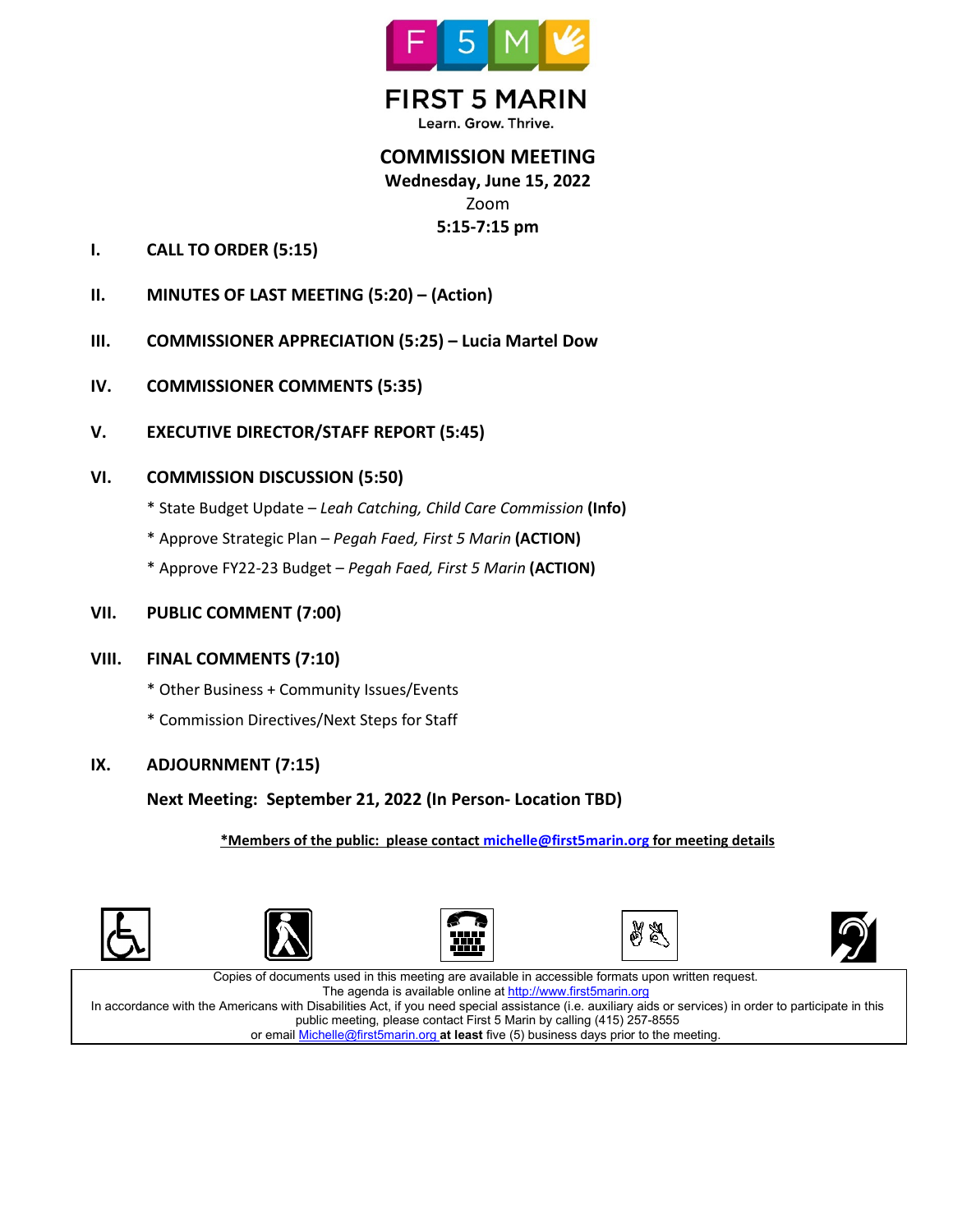



# **Commission Meeting Minutes May 18, 2022**

### **I. CALL TO ORDER**

**Commissioner Chair Maria Niggle** called the meeting to order at 5:38 p.m. at the offices of Marin Child Care Council

#### **Commissioners in attendance:**

Kari Beuerman Dr. Jessica Hollman Maria Niggle – Chair Lisa Raffel

### **Commissioners participating online:**

David Bonfilio – Commissioner Emeritus Supervisor Dennis Rodoni

### **Commissioners excused:**

Itoco Garcia Kristen Seatavakin

#### **Staff in attendance:**

Pegah Faed – Executive Director Michelle Fadelli, Manager of Public Policy and Communications

### **Guests in attendance:**

Paula Carrasquillo Angela Evans Diane Talo, EvalCorp

### **Guests participating online:**

Kristen Donovan, EvalCorp Kelly Goods, EvalCorp

### **II. MEETING MINUTES**

**Commissioner Niggle** asked if there were changes, additions or corrections to the commission minutes for the last meeting on April, 2022. **David Bonfilio** asked what Pegah's comments about "16-20%) meant; the complete statement is that "Pegah noted that 16-20% of positions at the Department of Social Services are vacant." (Also, after the meeting, Lael Lambert wrote in with a correction, expanding her comments about emergency Medi-Cal for pregnant women. She said, "pregnant women who have Emergency Medi-Cal now have coverage for 365 days after the baby's birth. Previously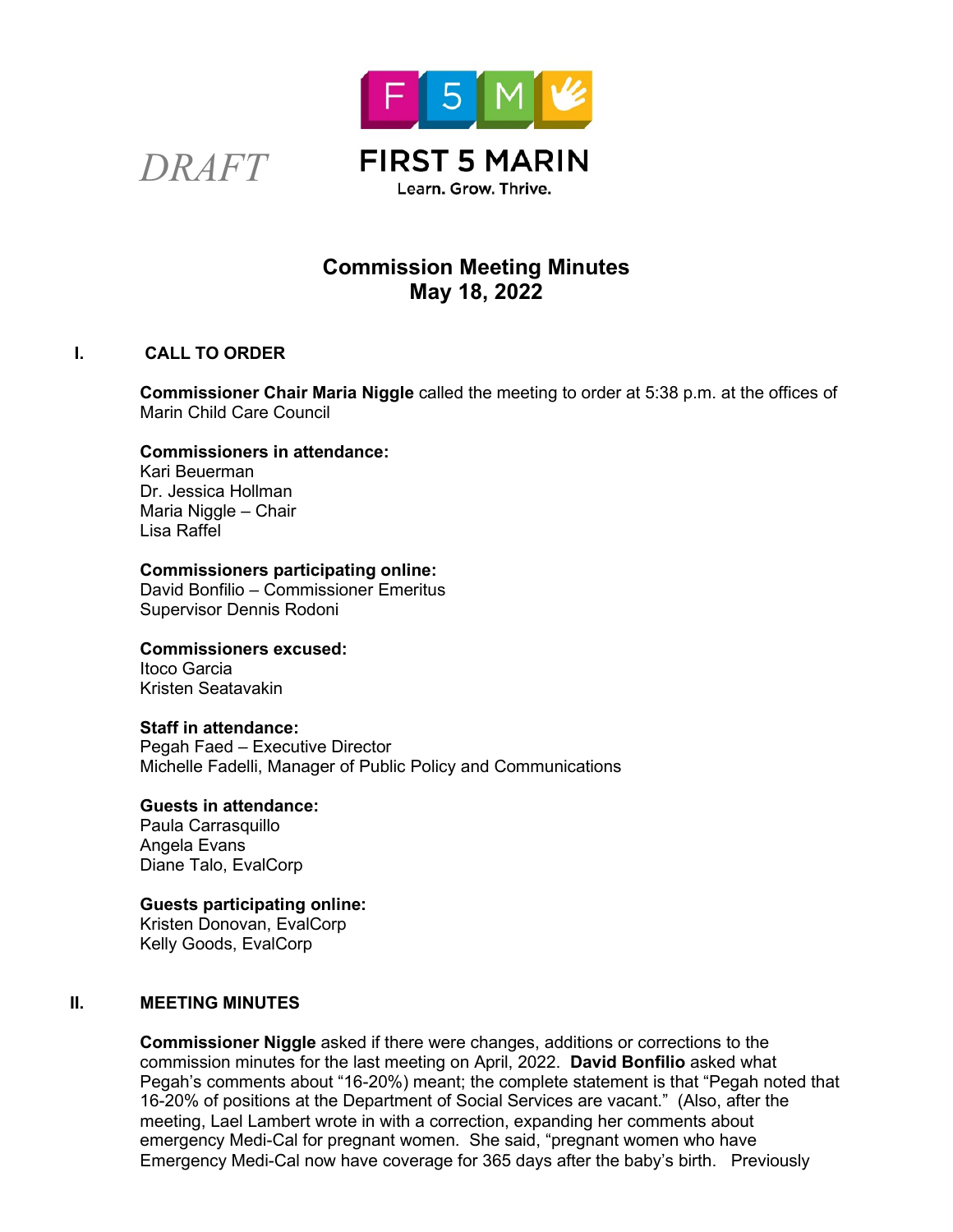mothers with this type of coverage were only covered 60 days from the birth of the baby. This change has significant impact on mothers being able to get medical care and treatment for postpartum depression for a year." [Those corrections have been made.]  **Motion/Second: Gaidmore/Hollman**

**The minutes of March 16, 2022, were unanimously approved as corrected.**

### **III. COMMISSIONER COMMENTS**

**David Bonfilio** noted that we were meeting at 555 Northgate and noted that this building was the location of the very first offices for First 5 Marin.

#### **IV. EXECUTIVE DIRECTOR'S REPORT**

**Executive Director Pegah Faed** presented the written report in the commission packet. In addition, she added Roy Givens has retired and therefore there was an opening on the Finance Committee. Mina Martonovich, the Interim Director of Finance will replace him. She added that, because David Bonfilio is now "commissioner emeritus," we still need a voting commissioner on the committee; the main obligations will be related to the budget and audit.

Pegah also reported that our ARPA (American Rescue Plan Act) funding was approved by the Board of Supervisors on April 26<sup>th</sup>, with thanks to Supervisor Rodoni. There will be \$1 million over two years, and First 5 Marin will serve as the fiscal agent. In response to concerns for staff obligations, she stated that we will be a "pass through" and there will be minimal obligations other than reporting to the County next year. In addition, the Marin Community Foundation (MCF) will be committing \$500,000 to support the child care system and infrastructure work.

Michelle Fadelli added a reminder to save-the-date for the **next Marin Communications Forum, honoring Immigrant Heritage Month**: **Thursday, June 23rd** (tentatively 3 to 7 pm including dinner).

#### **V. COMMISSION DISCUSSION**

#### **A. Summer Backpack Project**

Michelle Fadelli reported plans to continue our partnership with the Marin County Free Library, providing "summer learning backpacks" for young children in Marin. This summer, the Library has ordered canvas tote bags that will include the logos for both organizations. The request is for funding not to exceed \$25,000 to purchase school and art supplies to fill 1800 bags for preschoolers and another 200 sets of items appropriate for toddlers. The tote bags will be distributed in coordination with "The Learning Bus" as it makes stops around the County in June; commissioners will be invited to attend and help with distribution.

**There was a motion to approve the request for funding of Summer Learning Tote Bags, not to exceed \$25,000. Motion/Second: Gaidmore/Hollman The motion was unanimously approved.**

#### **B. Recommendation for New Commissioner**

Pegah Faed presented the application from Angela Evans, Director of Horizon Community School.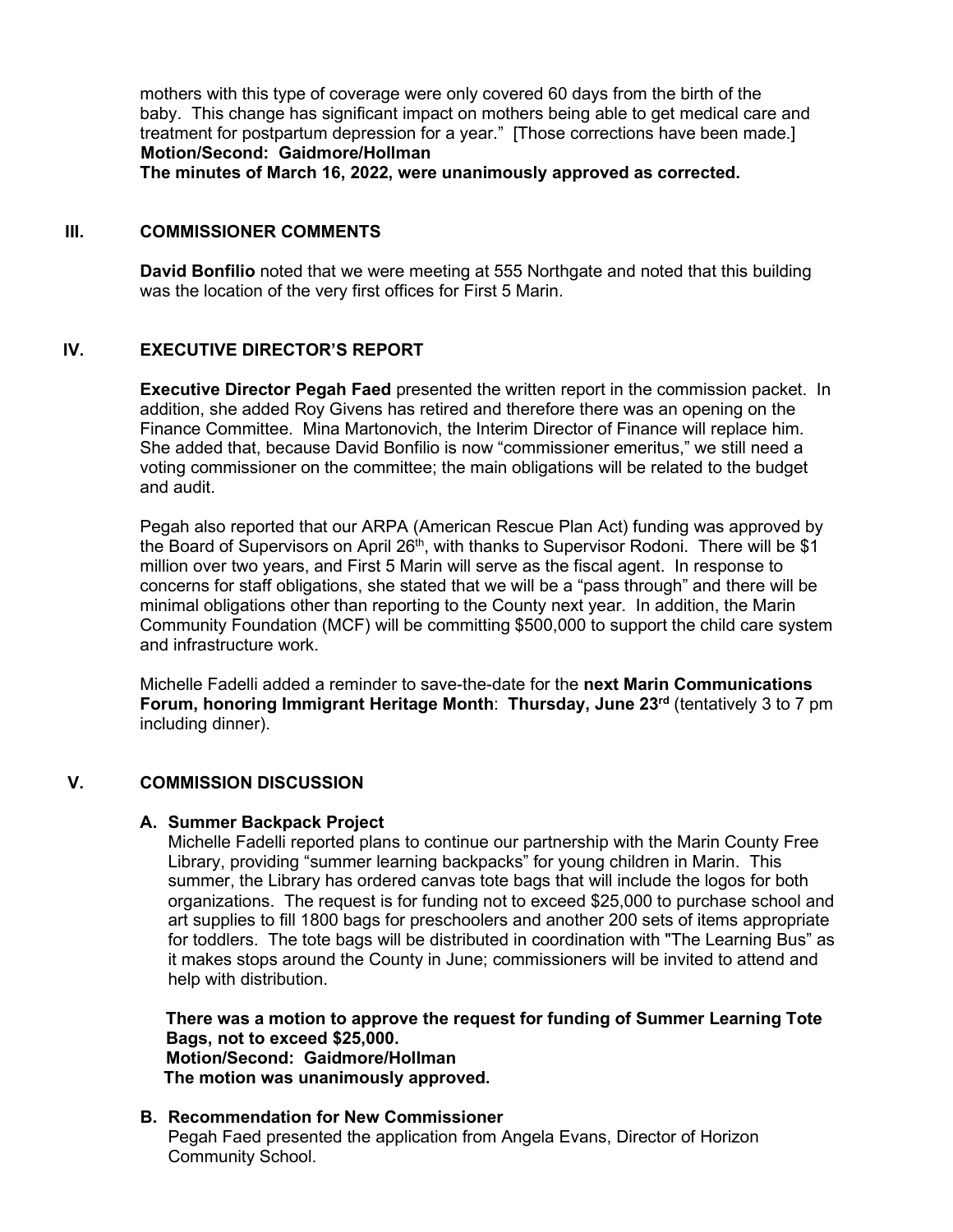**David Bonfilio** shared that he had met Angela at the last meeting and looks forward to working with her. **Aideen Gaidmore** added that she was very impressed with her application and experience, and added that we're lucky to have her join the commission.

### **There was a motion to recommend Angela Evans to the Marin County Board of Supervisors for appointment to the First 5 Marin Children and Families Commission.**

**Motion/Second: Beuerman/Hollman The motion was unanimously approved.**

 **Michelle Fadelli** asked about the application from Eric Schweninger; Pegah replied that his application did not meet the Board's deadline, but that he could apply for the next opening.

### **C. Q3 Financials (FY 2021-22)**

**Pegah Faed** presented the financial statement for the third quarter of FY 2021-22 and asked if there were any questions. **David Bonfilio** mentioned that there is a \$250,000 cap per institution for insurance, and that some of our accounts exceed that amount. **Pegah** said she will look for any prior First 5 Marin policy and bring that back to the Commission in June. **David** also asked how far in arrears are we with (tobacco tax) payments from the State; **Pegah** said current funding is about two months behind.

### **D. Budget Preview for FY 2022-23**

1.**Office Assistant** - **Pegah Faed** announced that she is considering the addition of a part-time office assistant. **Aideen Gaidmore** said this is a great idea; as executive director, it's important. **Michelle Fadelli** asked if this would be an hourly position or halftime with benefits, and suggested that we invite applications from students at Dominican University.

2.**COLA Increase** – **Pegah Faed** noted that the draft budget includes a staff COLA (Cost of Living Adjustment) of 2% and asked the Commission for feedback. **Supervisor Rodoni** said the County is going with 2.5% and a \$2500 bonus for the first year. **Aideen Gaidmore** said the Marin Child Care Council (MC3) consulted the Non-Profit Survey and will be offering a 4% COLA to staff. **David Bonfilio** said First 5 Marin has usually followed the County. **Aideen** noted that First 5 Marin is an independent agency and not obligated to follow the County; she added that MC3 is providing a 5.5 to 6% increase for their contracts. **Maria Niggle** suggested we not take action tonight; and **Pegah** said she will bring this to the Finance Committee for a recommendation.

#### **E. Implementation Plan (for the draft Strategic Plan)**

In considering the implementation of our draft Strategic Plan, it was noted that the first year will be planning, with work supported with funding from ARPA and MCF. There will be more investments in the second year. **Pegah** said that most of our funded partners have requested the same funding levels as prior years, and asked if we want to commit to the same level or add a COLA. **Supervisor Rodoni** supported matching whatever we provide to staff; **David Bonfilio** agreed. **Maria Niggle** mentioned that many programs like The Learning Bus and Parent Services Project-- are mobile (driving to clients or different service locations) and have faced dramatic increases in the cost of gasoline.

#### **F. Strategic Plan**

Diane Talo from EvalCorp introduced her colleagues participating online: Dr. Kristen Donovan and Dr. Kelly Goods from EvalCorps. She presented the draft Strategic Plan for review, and reminded Commissioners that we would not be making a final approval tonight and she would bring back revisions in June. The goal for today is to prepare for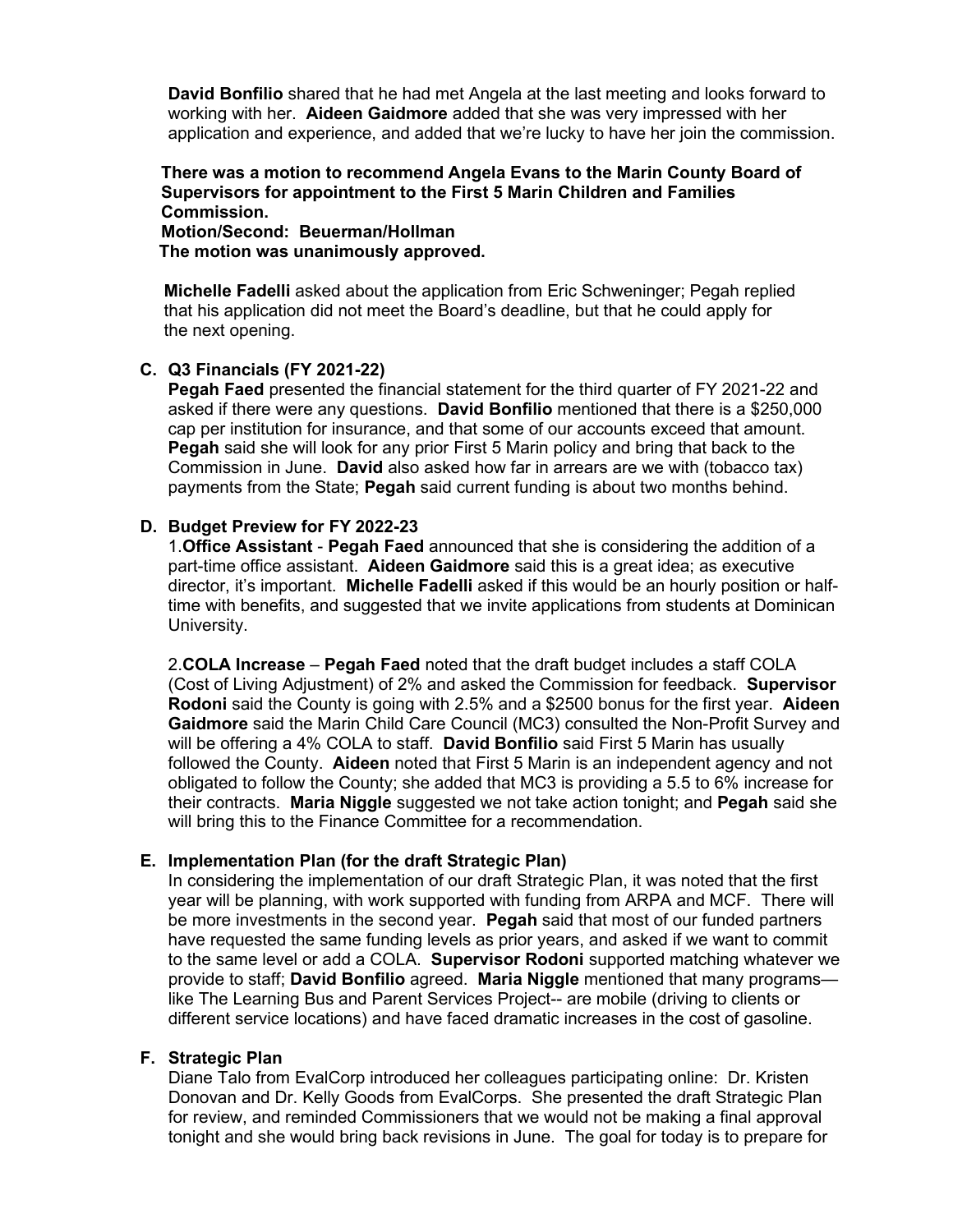a vote in June (by identifying pages that are endorsed by all Commissioners and by noting any text that still requires review and edits).

1.**Carousel** – Commissioners and guests in attendance broke into small groups to review current pages from the draft Plan, compared to the prior version. Commissioners participating online conducted a separate review.

**\* Responses from Group A**: concerns with the Vision; concern for the lack of specific mention of English language learners, immigrants etc.

**\* Responses from Group B:** Concerns with the Vision and "every child"; is the Vision a dream or is it supposed to be achievable? They also asked about the photos. What about "system responsibility" rather than just parents/families? **Pegah Faed** said the Vision is a lofty goal, the big picture and hopes; the Mission describes how we are going to achieve the goal. **Maria Niggle** asked if we are stating an assumption that families are not nurturing? She also suggested that we make a positive, asset-based statement rather than negative. Strengthening. **Pegah** asked how we can say it without being patronizing to families. **Aideen Gaidmore** said it's ok to say we *hope* all children will be in nurturing families—because some aren't. **Angela Evans** said "thriving" is important for children and would be a good word to use. **Lisa Raffel** suggested, "Marin ensures that all children…"

**David Bonfilio** said "thriving" sounds financial. (Note that Kaiser Permanente used "Thrive" for their major campaign about health.) **Michelle Fadelli** said she did not like use of the word "cultivate" which sound appropriate for plants or animals, but not for children.

**\* Responses from Group C:** regarding strategies, where does "informing" go (as in informing policymakers, partners, providers and parents)? Regarding roles, codevelopment with community voices. **Maria Niggle** asked about "accountability." Goals and Objective do not include health or mental health (which are core objectives in Prop. 10 guiding our First 5 investments.) Inclusion of "dual language learners" and "immigrants" while important are too specific for a strategic plan. **Angela Evans** asked about support for teachers; Pegah noted that it can be detailed in our workplan. Also, the Goals and Objectives state that "the ECE workforce receives supports needed to provide and sustain high quality care to children."

**\* Responses from the Online Group:** its suggested that page 6 be edited to say "Marin is *one of* the richest counties" and that "Marin is currently the second most racially-disparate county"—in order to keep the Strategic Plan more accurate through 2030. Page 6 mentions African American families but should also mention Latino families. For page 11, we need to include education and influence not just data. Page 13 should point to the related information on page 14. Also, we should add language about services being easily accessible to the Goals and Objectives.

Diane thanked everyone and said, that in the interests of time, Pegah would share the electronic voting survey by email.

#### **G. Implementation Plan and Evaluation Framework**

Kristen Donovan from EvalCorps said that a strategic plan needs an implementation plan; it's a roadmap for the Commission. The Vision is intended to attract other agencies and people that share that view. The Implementation Plan is a bridge from the Strategic Plan. The Implementation Plan should be reviewed annually, especially as this strategic plan goes out through 2030. The Evaluation Framework asks, "How successful are we?" We will use primary data and ask people; we expect this to change over time.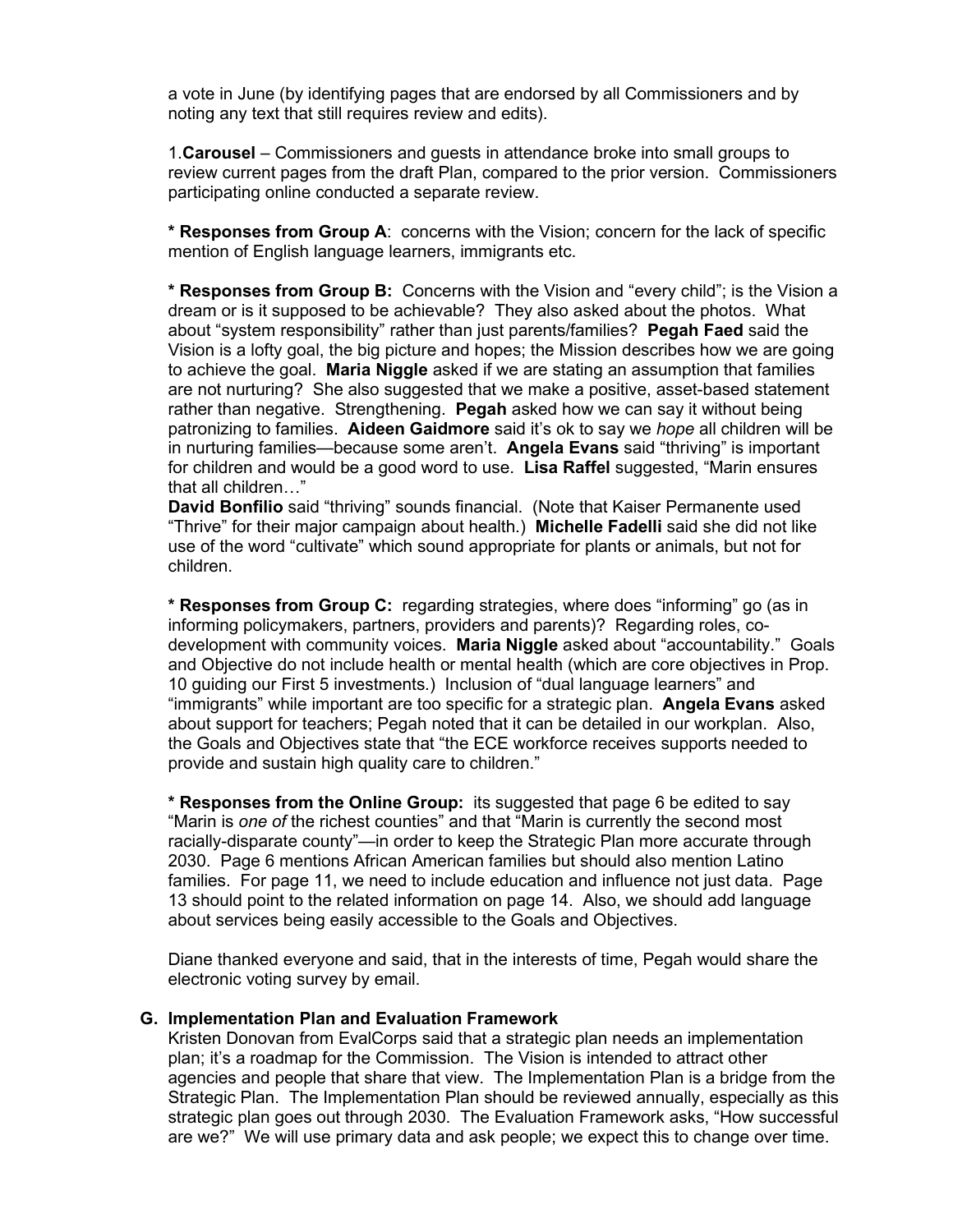Kristen asked how do we increase the chances that our goals will be achieved? The Evaluation Framework asks us to learn, reflect and correct.

#### Kelly Goods said that **Implementation Plan activities will include:**

- 1. Information resource and referral to connect families with services.
- 2. Marin Policy Action and Communication
- 3. Listen and Amplify Community and Family Voice
- 4. Countywide Data Strategy
- 5. Marin Children's Budget
- 6. Improved School Readiness
- 7. Child Care System and Infrastructure (Pegah said this will be MCF funding)
- 8. Support for ARPA Initiatives

**Pegah Faed** recommended that we embed the ARPA funding in our other strategies; **Michelle Fadelli** agreed. **Aideen Gaidmore** said she sees lots of gaps in this list, and asked if this is a draft. She agreed that we should embed the ARPA funding, but note that it is separate (partner) work. The Implementation Plan should articulate the First 5 role. **Michelle** suggested that we highlight health and mental health as a separate activity (like school readiness). It was noted that the activities were derived from the Goals and Objectives; we can add health to both.

Kelly asked if there were any missing activities. Michelle suggested COVID recovery. **Pegah** said "flexible response to emerging needs." **Maria Niggle** said that community engagement research could be helpful to the language we are using, and keep us and the document current. (She will send a document to Pegah.) **Jessica Hollman** asked about the school readiness/ECE/TK discussion; are we only concerned about kindergarten readiness or do we also care about social-emotional wellness and readiness. **Aideen** agreed and added that "Ready for School" de-values the work that the ECE community does with children.

**Evaluation Framework** – Kelly provided a brief summary:

\* Goal #1: county-level family indicators

\* Goal #2: ECE experiences

Kelly said EvalCorps recommends annual reports, an annual survey, and a tracking program toward initial goals. The timeline would be to establish base indicators, then survey/report in 2025, 2028 and 2030.

**Public Comment** – Paula Carrasquillo, a preschool parent, introduced herself and shared her background. Aideen suggested she connect with the Parent Voices of Marin group.

### **VI. ADJOURNMENT**

**Commissioner Niggle** adjourned the meeting at 8:23 p.m.

### **NEXT SCHEDULED COMMISSION MEETING:**

**Wednesday, June 15th** 5:30 to 7:30 pm Location: TBD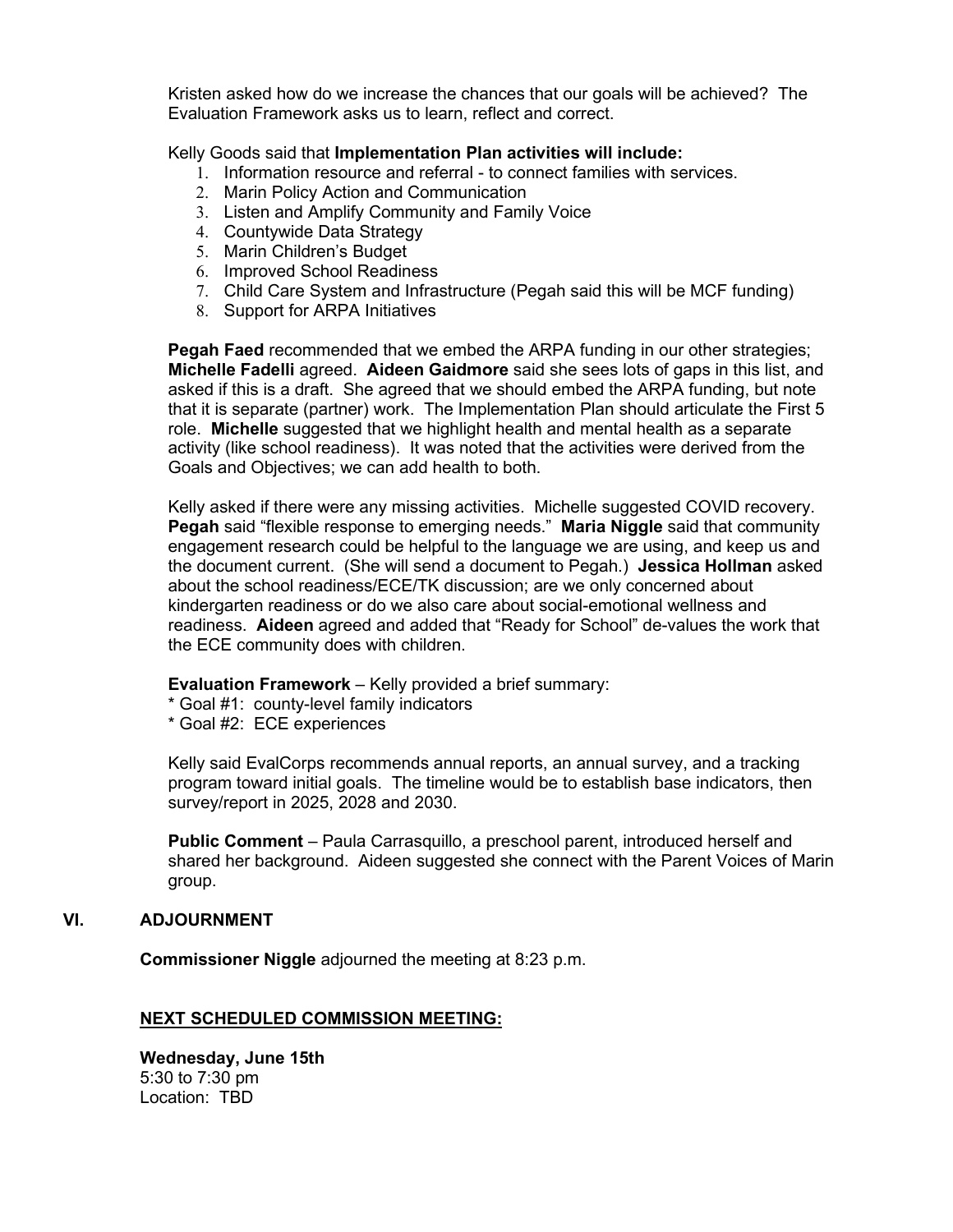

# **Executive Director's Report June 2022**



### **Public Policy and Communications**

### **Marin Communications Forum**

- **June 23: Celebrating Immigrants in Marin**  the policy forum will be 3 to 5 pm [including a panel discussion of the new report, "Advocating for an Equitable Pandemic Recovery in Marin" (with Canal Alliance, Community Action Marin, Legal Aid of Marin and North Marin Community Services)]; **that will be followed by a dinner celebration from 5 to 7 pm and community recognitions of some unsung heroes in the immigrant community (5:30 to 6pm).** Thanks to the Marin Community Foundation for cosponsoring this event with us.
- **UN-Affordable Housing in Marin & the Marin Housing Element** (pending)
- **August: Ages and Stages: Developmental Milestones in Young Children** (pending)
- **September 23 Hunger Action Month** (with HHS and the HEAL program)

**Newsletter** – Michelle continues to produce a monthly newsletter to announce our events and programs. (If you have news to share, please email Michelle@First5Marin.org.)

**Summer Learning Tote Bags** – As approved by the Commission, Michelle is working with the Marin County Free Library to prepare 1800 tote bags filled with "pre-school" and art supplies and bilingual books. The bags will be distributed at Learning Bus stops and library storytime events throughout the County in July— *commissioners will be invited to participate!*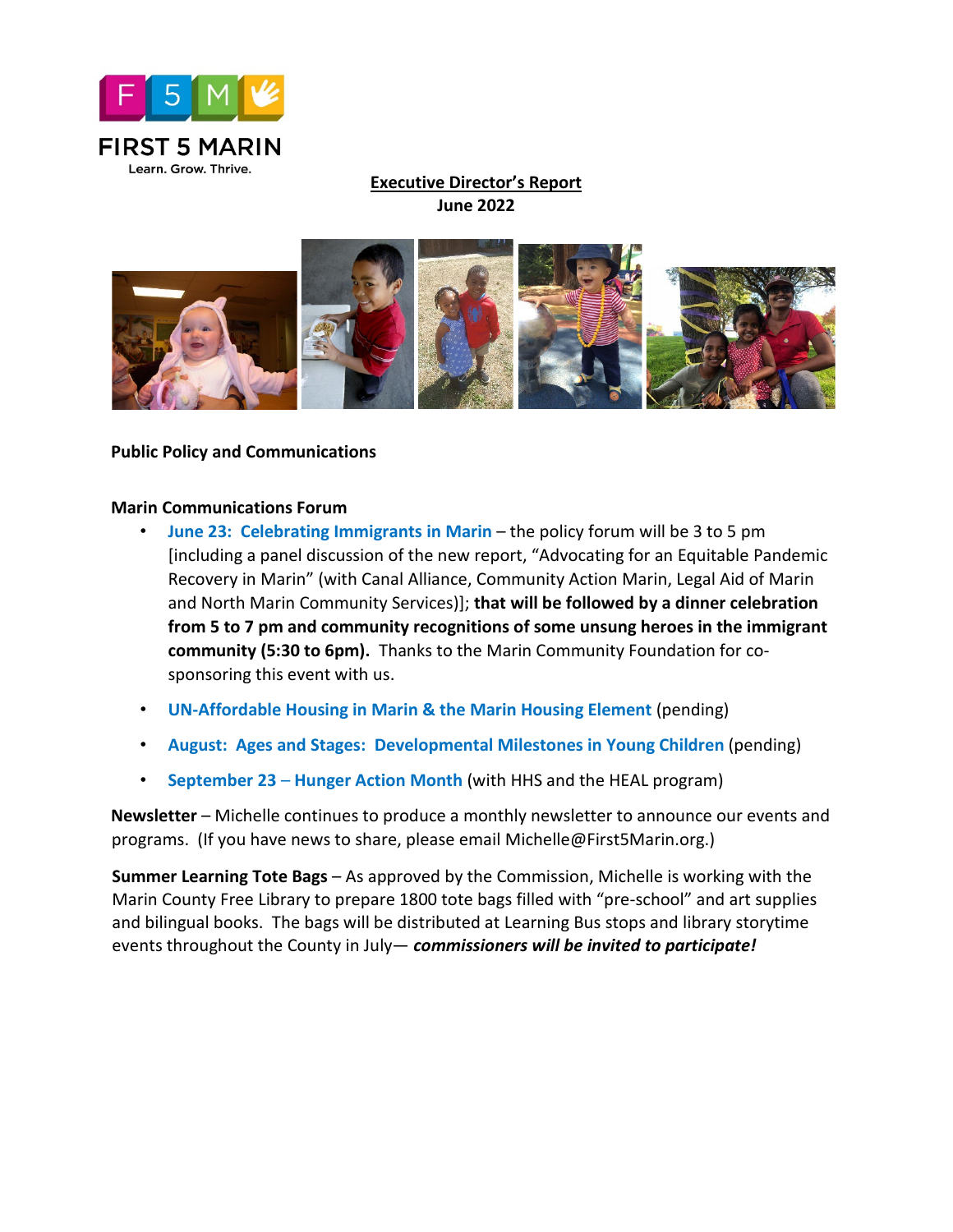

- **WEBSITE:** The HMG staff continues to serve families and providers who have contacted HMG Marin. Once again, our website had the highest user rate at 1,120 users in May which gave us 1,268 sessions. 1,077 new users and 43 returning users. This represents 88.3% New Visitors with 11.7% Returning Visitors. Approximately 797 visited via a computer and 323 from phones. We are still experiencing many users from Spain, Chile, Argentina, and Mexico.
- **HOME VISITING PROJECT:** The Home Visiting Project that has received funding from First 5 California has applied to have the remaining \$3,600 carry over to FY 22-23. First 5 California will be sending new guidelines and grants out in late Fall 2023 for the next 3 year funding cycle. The Marin Home Visiting Collaborative wants to continue the work during the funding break from First 5 California. The collaborative will be looking for resources to support facilitation for the group for FY 2022-23. The collaborative will complete and update the action plan for upcoming work for the group in June 2022. A narrative summary of the work completed over the past 2 years will be produced in June/July and shared with the Commission.

### • **PARTNERSHIP WITH MARIN COMMUNITY CLINICS:**

Help Me Grow Marin and the Marin Community Clinics have had a natural partnership since the inception of Help Me Grow Marin. From 2002 to 2010 First 5 Marin funded the Special Needs Project to work with Healthcare agencies, preschools, school readiness programs to provide developmental and social emotional screening in Marin. As a result of this project, Marin Community Clinics embedded regular screening in their clinics. HMG Marin and MCC has been working together to serve joint families as well as look at ways to refine the work performed at the clinic. As a result of our collaboration HMG and MCC are looking at partnering in two adventures:

- 1. Utilizing HMG Marin's STAR Database for case management and collecting data on developmental and social emotional screen performed at MCC and
- 2. HMG Marin joining as one of 4 potential partners in a Practice Grant supported by the Preventing and Responding to Adverse Childhood Experience (ACE) – Associated Health Conditions and Toxic Stress in Clinics through Community Engagement (PRACTICE). The goal, if funded will provide some resources for HMG Marin and focus on the following:

*With this funding we will strengthen our existing partnerships with Marin First 5/Help Me Grow Marin, Marin Head Start/CAM, and Healthy Families Marin. As a group we will agree upon mutual goals, primary contacts, meeting schedule, assess current partnership needs and referral process, better define criteria for referrals, develop bi-directional communication workflows, monitor*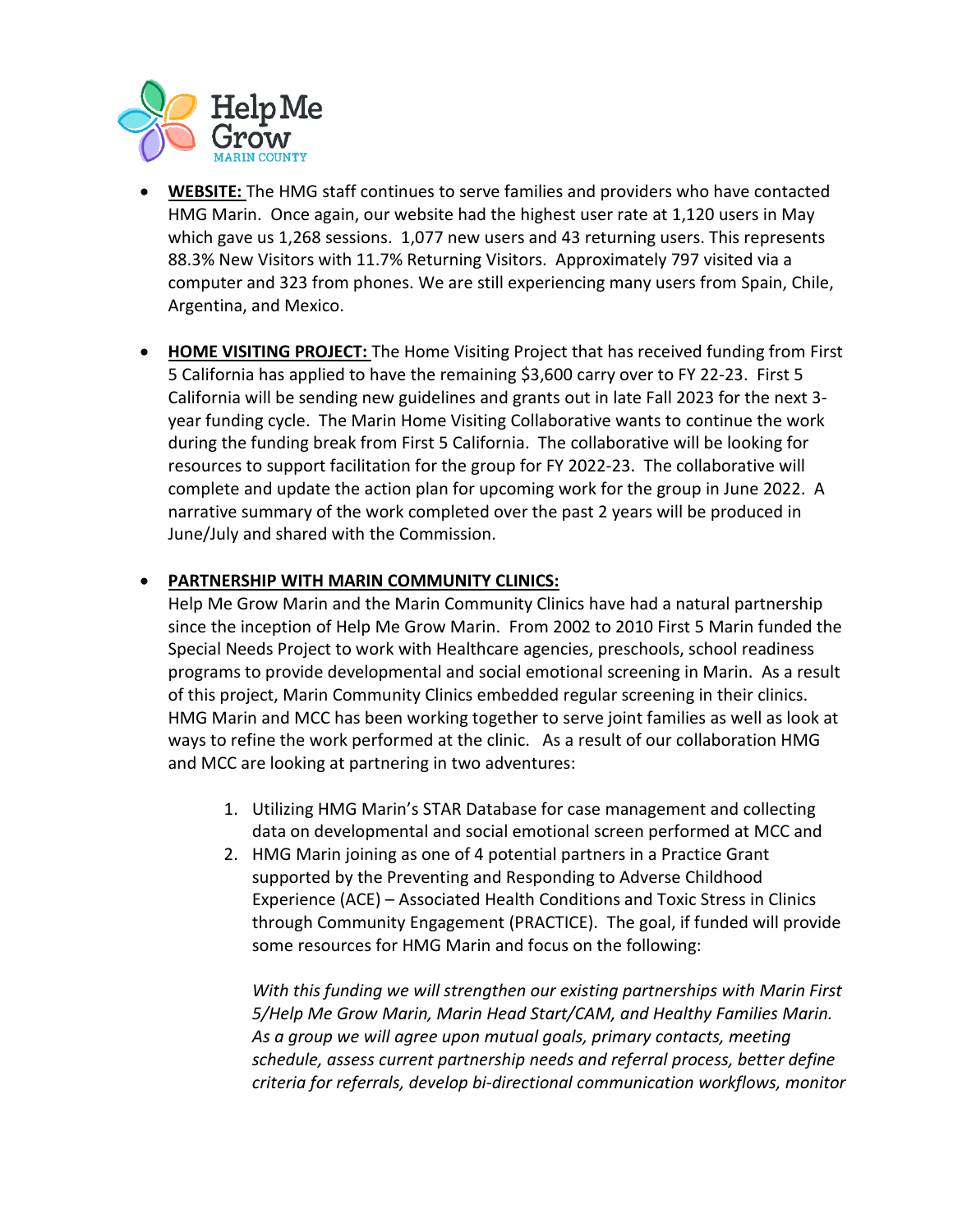*and assess success and failure of the program for further evaluation and improvement. The Clinics would seek to provide health and screening data for effective treatment and intervention, additional information to help prioritize children with the highest developmental and psychosocial needs as well as risk for ACEs, and to collaborate on developing health plans for children with complex medical or behavioral issues. The outcome will be effective and efficient referrals with ongoing collaboration and support to ensure appropriate care and case management for patients - as well as a sustainable system beyond the 11 months of this opportunity.*

• Staff continue their work by attending workshops and webinars with other HMG programs throughout the National Network.

# **VIDEOS From MC3 – Parent Voice:**

[I Care! You Care! We All Care For Child Care! on](https://vimeo.com/708822227?fbclid=IwAR3WcH5aGzjb6YdFrG3VNYpXVPUP4IajXkmwkeHhJk1jYuNtVkYBefC0xwo)  [Vimeo](https://vimeo.com/708822227?fbclid=IwAR3WcH5aGzjb6YdFrG3VNYpXVPUP4IajXkmwkeHhJk1jYuNtVkYBefC0xwo)

[A Sacred Bond: A Love Letter to Our Child](http://vimeo.com/710854085)  [Care Providers](http://vimeo.com/710854085)

[Complete Stand for Children 2022.](https://facebook.com/events/s/stand-for-children-day-2022/1047873666083381/) 

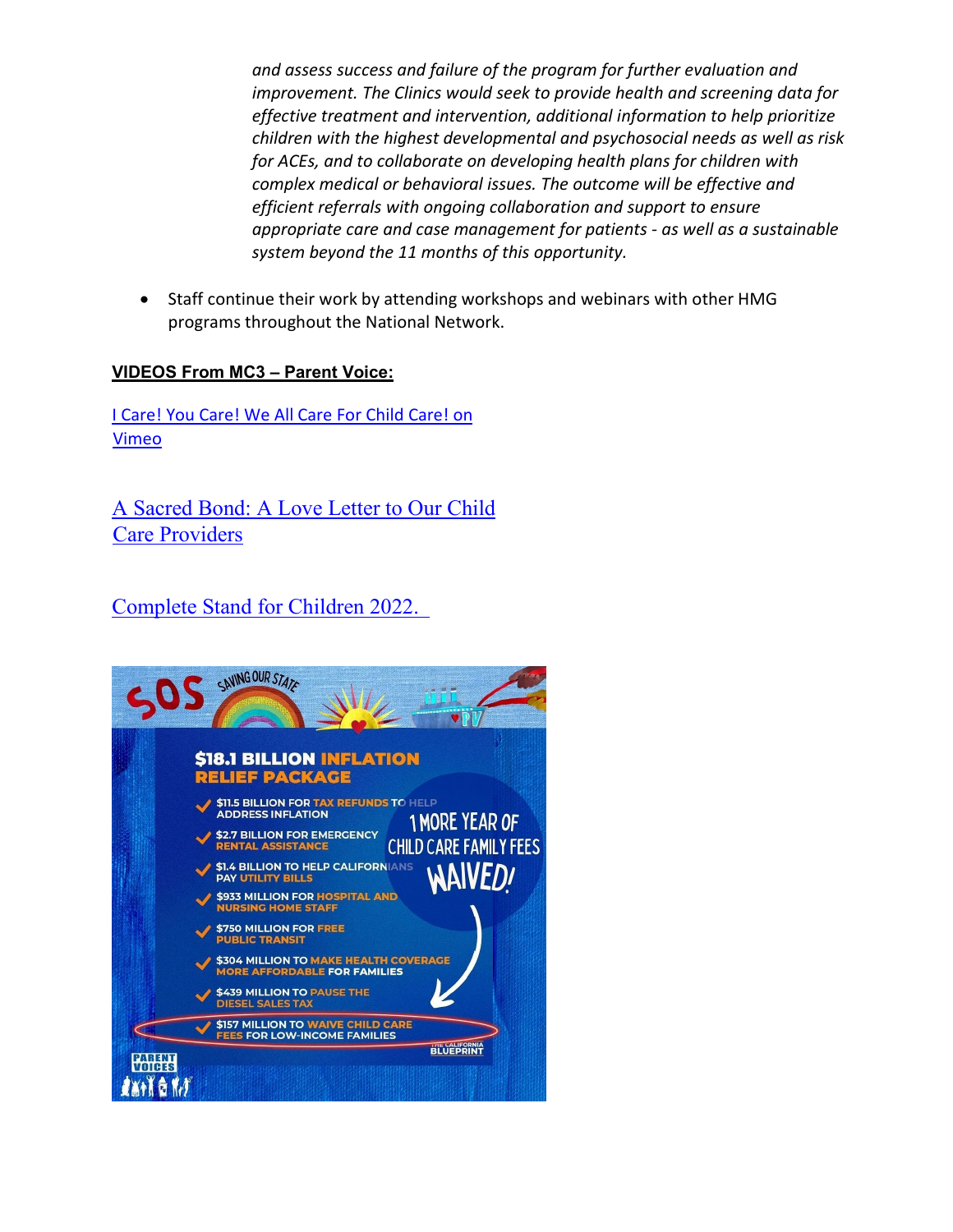

### **First 5 Association**

### **2022-23 Legislature State Budget Summary**

**The Assembly and Senate jointly released a Legislative Budget on June 1, 2022. The budget includes \$37.5 billion in General Fund Reserves and \$52 billion in discretionary spending. The budget must be passed by the Legislature and sent to the Governor by June 15, 2022.**

### **Overall Help for Families**

- *Young Child Tax Credit.* Adopts the Governor's proposals to provide the existing Young Child Tax Credit to zero-income filers and to create a Foster Youth Tax Credit to provide a \$1,000 credit to young adults who were in the foster care system.
- *Better for Families Rebates.* Includes \$8 billion for the Better For Families (BFF) Rebates plan to provide relief to Californians from the impacts of high gas prices and other growing costs due to inflation. The BFF rebates provide \$200 per taxpayer and dependent for tax payers with up to \$250,000 income for joint filers and \$125,000 for single filers. In addition, grants will be provided for CalWorks and SSI/SSP recipients as well as other low-income Californians who do not file taxes.

### **Childcare**

- *Childcare Workforce and Development Block Grant.* Provides \$120 million in one-time funding, and ongoing federal Child Care and Development Block Grant funding, for the Childcare Workforce and Development Block Grant.
- *Stabilizing Investments in the Child Care System.* Provides \$1.3 billion ongoing general fund, and \$494 million ongoing Proposition 98, for increases in rates for the child care system. Starting January 1, 2023, increases the child care reimburse rates to the 85th percentile of the regional market rate (RMR), and applies a cost of living increase to the county RMR for all provider rates. In addition rates for three year olds are increased to a higher toddler rate, and a set aside is created for provider benefits.
- *Child Care Pandemic Response Policies.* Adopts Governor's proposals to continue actions taken during the COVID-19 pandemic to waive family fees for childcare and create hold harmless policies for the 2022-23 fiscal year
- *Child Care Infrastructure.* Adopts Governor's proposal to invest \$200 million in additional child care facilities, with amendments to allow for expenditures on new construction.

### **Pre-K Education**

• \$1.3 billion ongoing general fund, and \$494 million ongoing Proposition 98, for increases in rates for the child care system.

### **COVID Response: Hope Accounts**